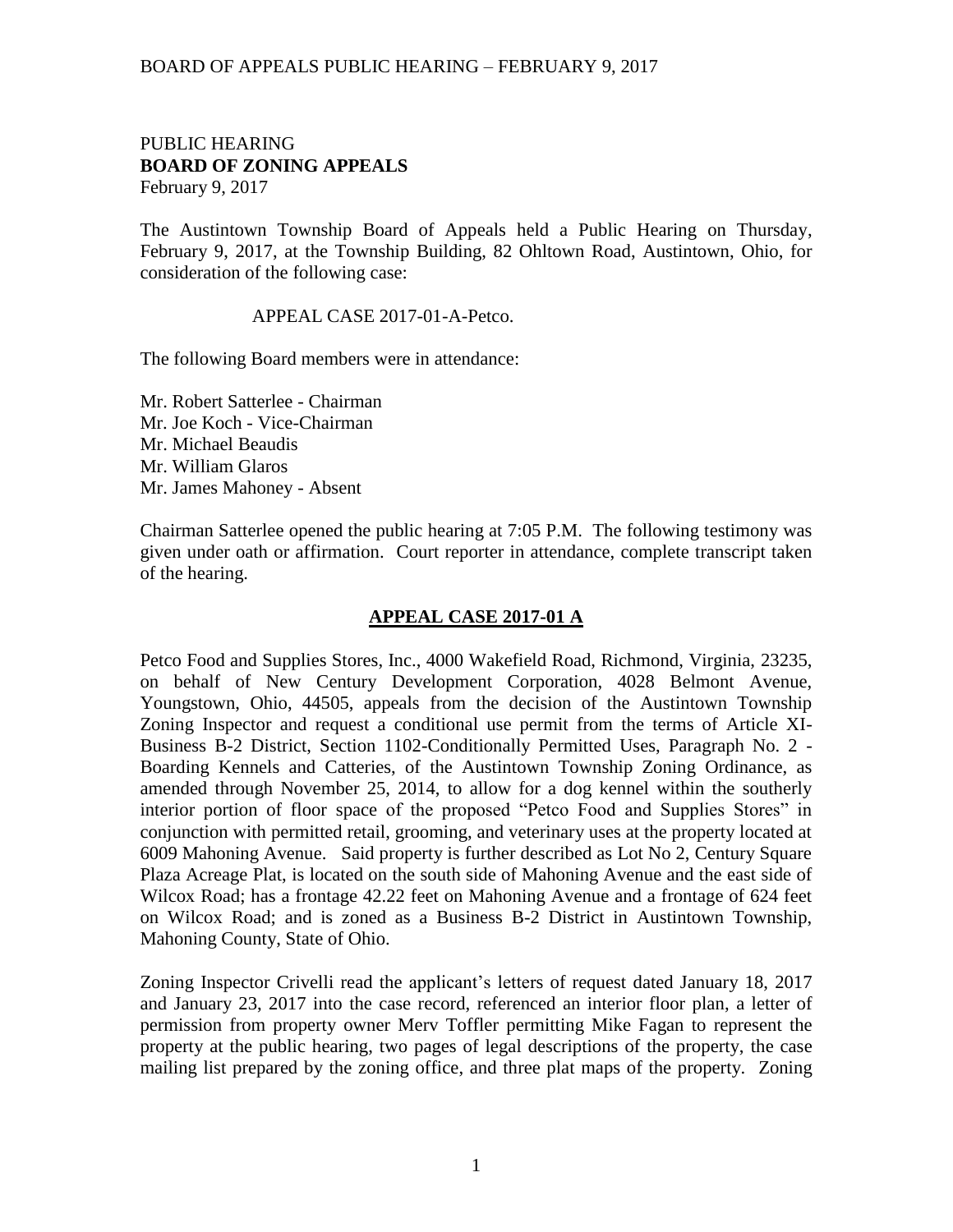# BOARD OF APPEALS PUBLIC HEARING – FEBRUARY 9, 2017

Inspector Crivelli advised the Board the retail and vet use has already been approved and the hearing is for the dog daycare only.

Mr. Satterlee stated the mailing list for case 2017-01-A will be incorporated into the case record.

Mike Fagan, 114 East Front Street, Youngstown, Ohio, stated the development will be a win-win for Austintown. There will be no outdoor activity or overnight stays with the doggie daycare. Petco views this area as a very important venue and is the reason they are looking to expand into Austintown. This will have no impact on functionality of the store. The daycare is behind close quarters and the public will not have access. It is strictly for the employees of the facility to take care of the dogs. The public will not be allowed in that specific area. The pets will come in the front door and an associate will take the pet to the daycare.

Mr. Fagan submitted a packet containing three drawings marked as Exhibit "A". The back doors are depicted but there will be no outdoors runs. The store has clean-up crews to service the daycare inside. There was discussion of nine cages. That can be adjusted to allow up to 25 dogs.

Mr. Satterlee inquired about overnight stays. Mr. Fagan stated the store is open from 9:00A.M. to 9:00P.M. There is no intent to have overnight stays for the dogs. Petco is not asking for approval of overnight stays.

Mr. Koch asked if there were other businesses that typically follow Petco. Mr. Fagan stated there has been inquires for the additional space since Petco announced moving into this market. Mr. Fagan was not aware of specific business making inquiries. The entire plaza will conform with the Wal-Mart colors and theme. Mr. Fagan stated Petco is excited about this area. The intent to have a doggie daycare is based on inquiries from Austintown customers.

Mr. Beaudis asked if the dogs will be kept in cages. Mr. Fagan could not answer the question and stated he could get the information and relay it to Darren.

Mr. Koch inquired about costs of boarding a dog for a day. Mr. Fagan was unable to provide an answer. The facility will be monitored by both personnel and cameras. The cameras will benefit the owner of a pet should something happen.

No one else in attendance to speak for the request.

No one in attendance to speak against the request.

**2017-01-A-Petco**: Motion by Mr. Koch to approve the conditional use request.

Seconded by Mr. Glaros.